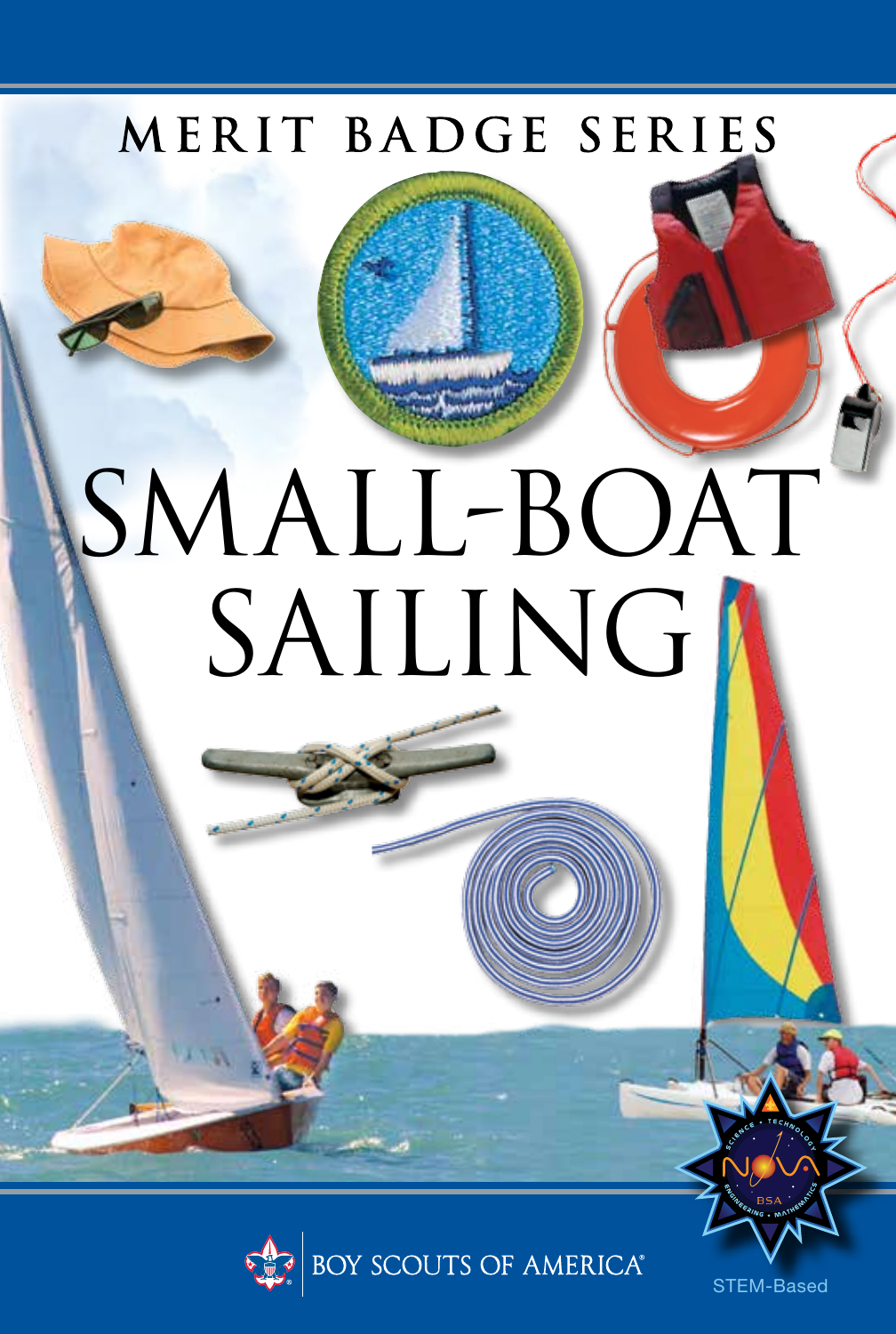**BOY SCOUTS OF AMERICA MERIT BADGE SERIES**

## **SMALL-BOAT SAILING**



*"Enhancing our youths' competitive edge through merit badges"*

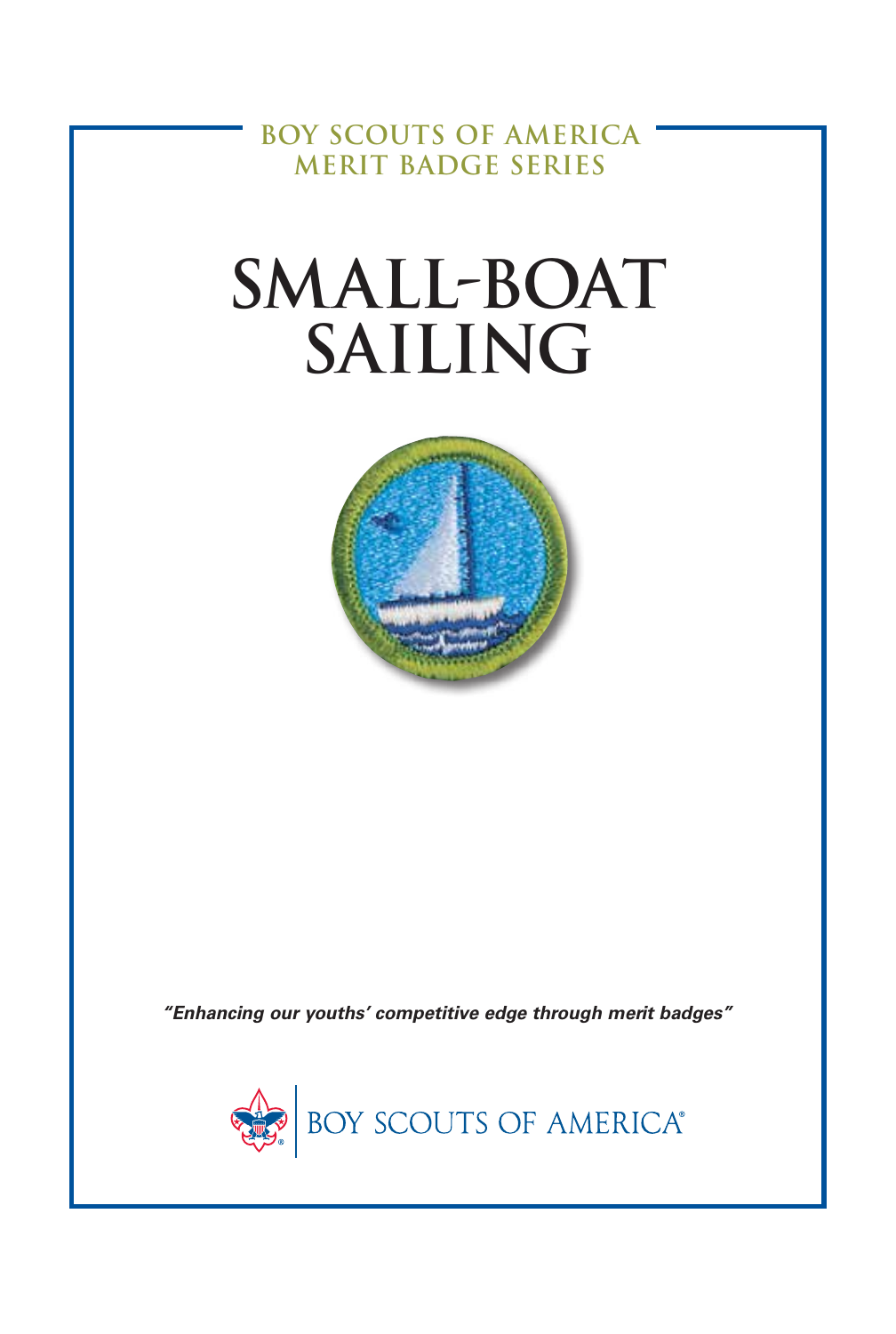## Requirements

- 1. Do the following:
	- a. Explain to your counselor the most likely hazards you may encounter while participating in small-boat activities and what you should do to anticipate, help prevent, mitigate, and respond to these hazards.
	- b. Review prevention, symptoms, and first-aid treatment for the following injuries or illnesses that can occur while sailing: blisters, cold-water shock and hypothermia, dehydration and heat-related illnesses, sunburn, sprains, and strains.
	- c. Discuss the BSA Safety Afloat policy. Tell how it applies to small-boat activities.
- 2. Before doing requirements 3 through 9, successfully complete the BSA swimmer test: Jump feetfirst into water over the head in depth. Level off and swim 75 yards in a strong manner using one or more of the following strokes: sidestroke, breaststroke, trudgen, or crawl; then swim 25 yards using an easy, resting backstroke. The 100 yards must be completed in one swim without stops and must include at least one sharp turn. After completing the swim, rest by floating.
- 3. Describe the boat you will be using for the sailing requirement, naming all of the major parts and the function of those parts.\*

\*The skills may be demonstrated on any boat available to the Scout; sailboards are not acceptable. While no specific sail plan is recommended, it is suggested that the craft be smaller than 20 feet. The boat must be capsizable and have the capability of sailing to windward.

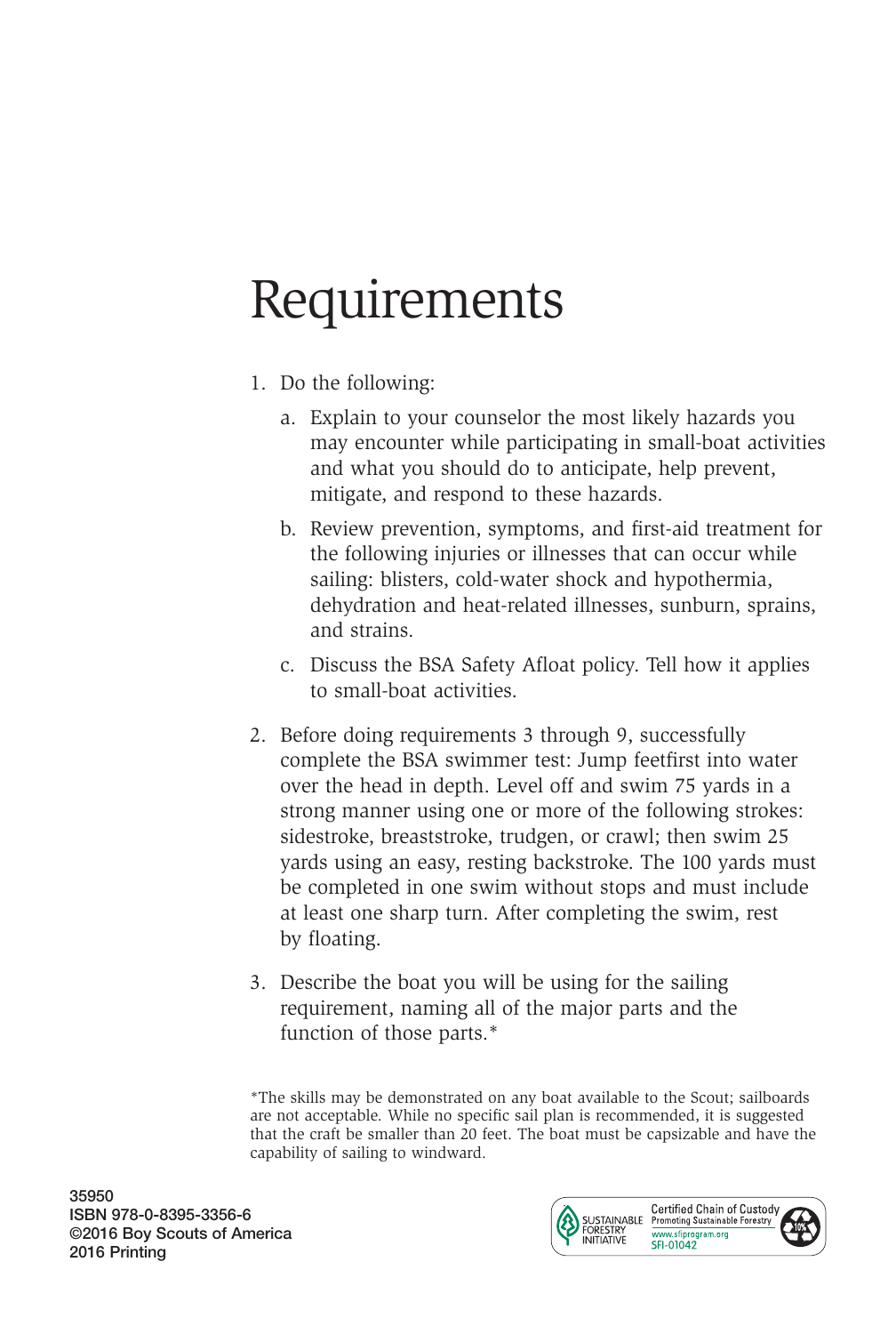- 4. Before going afloat, do the following:
	- a. Discuss the nine points of the BSA Safety Afloat plan.
	- b. Explain the rules of the road in general and any specific rules or laws that apply to your area or state.
	- c. Explain how water conditions, the hazards of weather, and heavy winds can affect both safety and performance in sailing.
	- d. Discuss the warning signs of inclement weather and what to do should heavy winds develop or a storm approach.
	- e. Prepare a typical float plan.
	- f. Discuss the proper clothing, footwear, and personal gear required for small-boat sailing in warm weather and in cool weather. Explain how choosing the proper clothing, footwear, and personal gear will help keep you comfortable and safe while sailing.
- 5. Discuss with your counselor how to identify the wind direction and wind indicators. Explain the importance of this task before setting sail.
- 6. Following the BSA Safety Afloat plan, show that you and a buddy can sail a boat properly. Do the following:
	- a. Prepare a boat for sailing, including a safety inspection.
	- b. Get under way from a dock, mooring, or beach.
	- c. Properly set sails for a round-trip course approved by your counselor that will include running, beating, and reaching—the basic points of sail. While sailing, demonstrate good helmsmanship skills.
	- d. Change direction by tacking; change direction by jibing.
	- e. Demonstrate getting out of irons.
	- f. Demonstrate the safety position.
	- g. Demonstrate capsize procedures and the rescue of a person overboard.†

†Capsize procedures should be conducted under the close supervision of the counselor. A rescue boat should be standing by to assist, if necessary, and to tow the capsized craft to shore. Self-bailing boats are acceptable for this requirement. Extreme care should be taken to avoid personal injury and damage to the boat or equipment.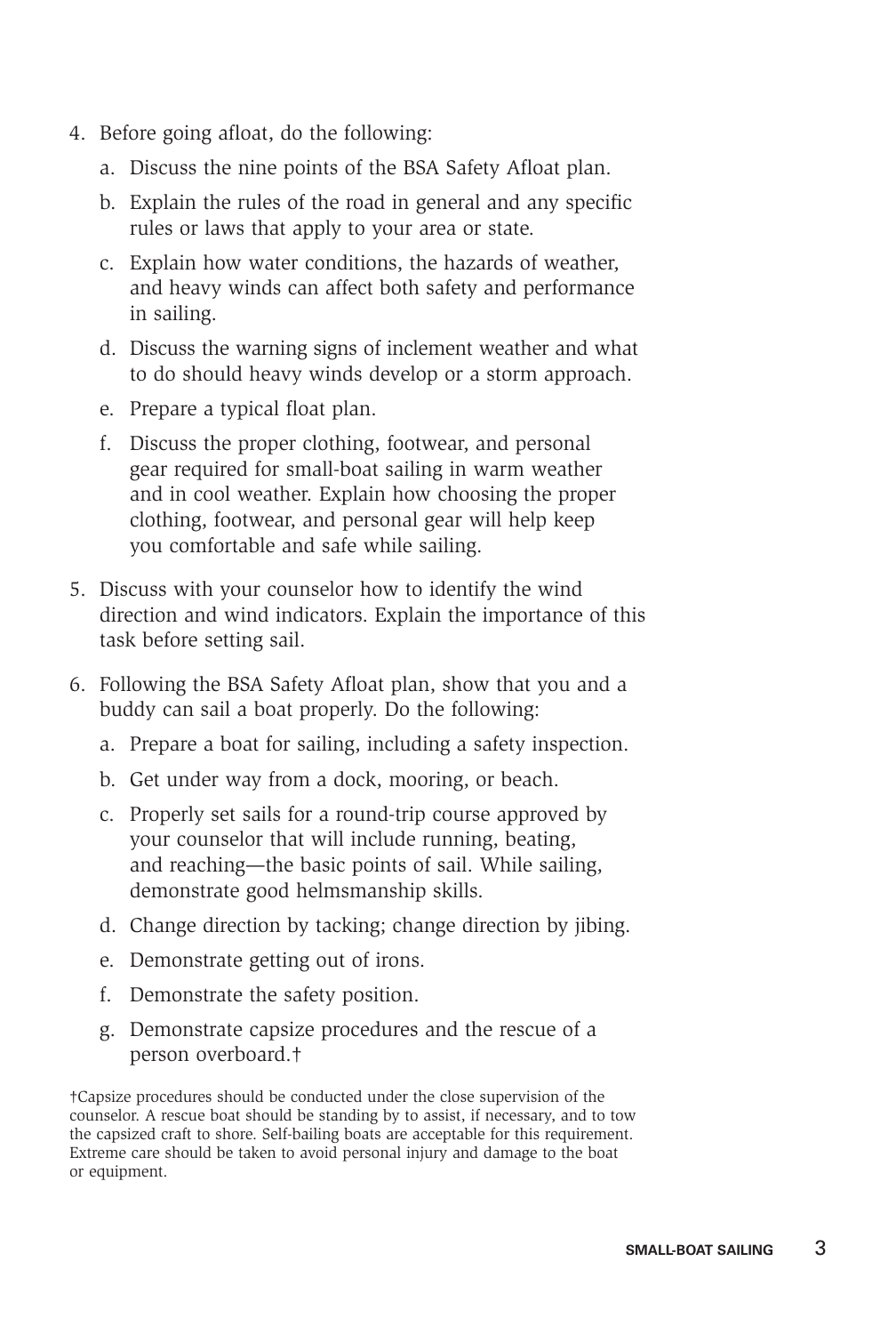- h. Demonstrate the procedure to take after running aground.
- i. Upon returning to the dock, mooring, or beach, properly secure all equipment, furl or stow sails, and prepare the craft for unattended docking or beaching overnight or longer.
- 7. Demonstrate a working knowledge of marlinespike seamanship. Do the following:
	- a. Show how to tie a square (reef) knot, clove hitch, two half hitches, bowline, cleat hitch, and figure-eight knot. Demonstrate the use of each.
	- b. Show how to heave a line, coil a line, and fake down a line.
	- c. Discuss the kinds of lines used on sailboats and the types of fibers used in their manufacture. Explain the advantages and disadvantages of each.
- 8. Describe how you would care for and maintain a sailboat and its gear throughout the year.
- 9. With your counselor, review sailing terminology and the points of sail. Discuss various types of sailboats in use today and explain their differences.

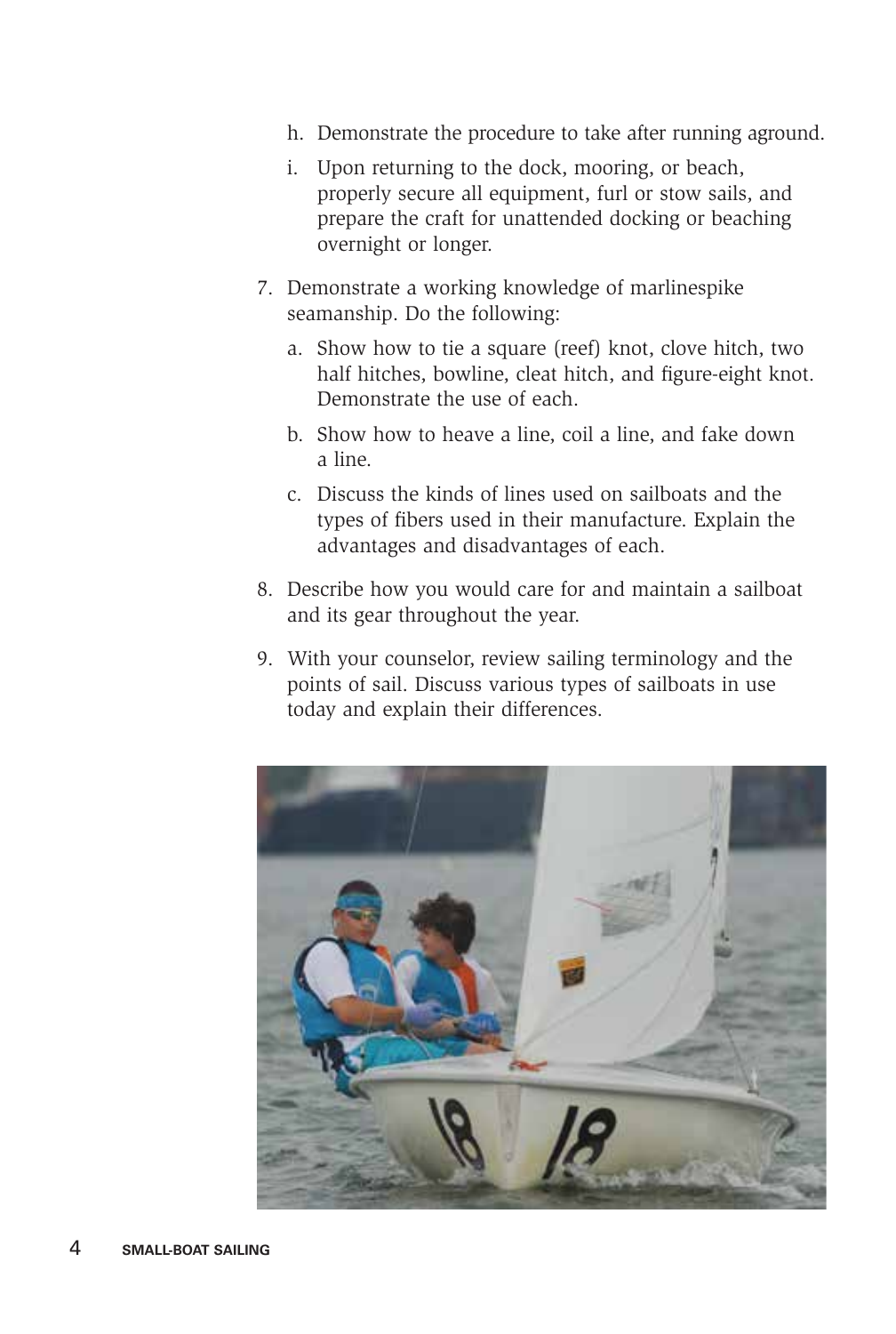## Small-Boat Sailing Resources

#### **Scouting Literature**

*Deck of First Aid; Emergency First Aid*  pocket guide; *Be Prepared First Aid Book; Fieldbook; Sea Scout Manual; Canoeing, Kayaking, Motorboating, Rowing, Scuba Diving,* and *Whitewater* merit badge pamphlets

Visit the Boy Scouts of America's official retail website at http://www.scoutstuff.org for a complete listing of all merit badge pamphlets and other helpful Scouting materials and supplies.

#### **Books**

- Aarons, Richard N., ed. *Small-Boat Seamanship Manual.* International Marine/Ragged Mountain Press, 2006.
- Ashley, Clifford. *Ashley Book of Knots.* Doubleday, 1944.
- Bond, Bob. *The Handbook of Sailing.* Knopf, 1992.
- Fries, Derrick. *Start Sailing Right!* US Sailing Association, 1997.
- Isler, Peter, and J.J. Isler. *Sailing for Dummies*, 2nd ed*.* Wiley Publishing Inc., 2006.
- Kantor, John. *Basic Sailing.* Longshore Sailing School (www.LongshoreSailingSchool. com), 2004.
- Maloney, Elbert S. *Chapman Piloting and Seamanship,* 67th ed. Hearst Corporation, 2013.
- Rousmaniere, John. *Annapolis Book of Seamanship*, 4th ed*.* Simon & Schuster, 2014.
- Royce, Patrick. *Royce's Sailing Illustrated.* Royce Publications, 1997.
- Smith, Hervey Garrett. *The Marlinspike Sailor,* 2nd ed. Martino Fine Books, 2012.
- US Sailing Association. *Small Boat Sailor Certification Record Book* ("The Little Red Book"). US Sailing Association, 2001.